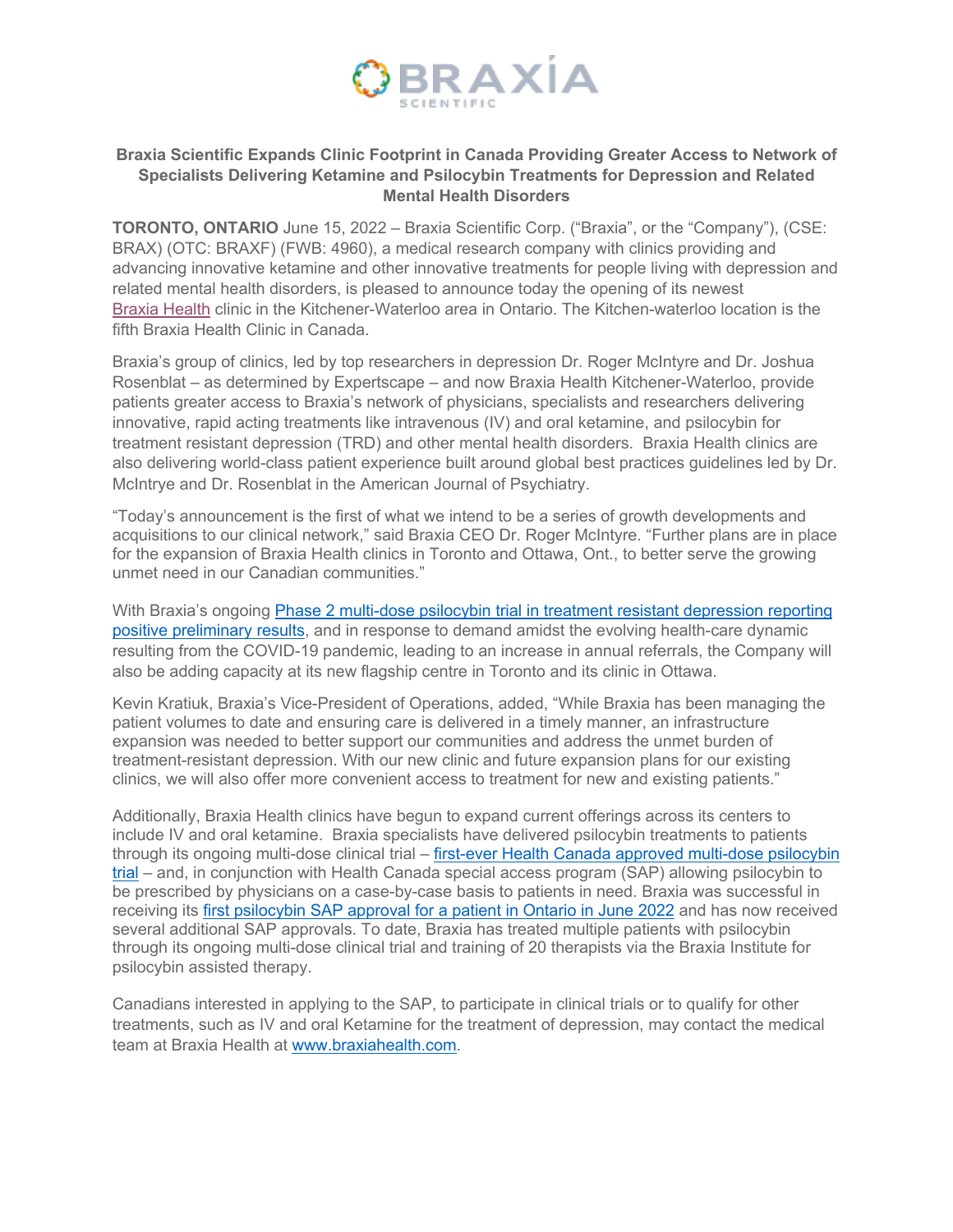

## **About Braxia Scientific Corp.**

Braxia Scientific is a medical research company with clinics that provide innovative ketamine treatments for persons with depression and related disorders. Through its medical solutions, Braxia aims to reduce the illness burden of brain-based disorders, such as major depressive disorder among others. Braxia is primarily focused on (i) owning and operating multidisciplinary clinics, providing treatment for mental health disorders, and (ii) research activities related to discovering and commercializing novel drugs and delivery methods. Braxia seeks to develop ketamine and derivatives and other psychedelic products from its IP development platform. Through its wholly owned subsidiary, the Canadian Rapid Treatment Center of Excellence Inc., Braxia currently operates multidisciplinary community-based clinics offering rapid-acting treatments for depression located in Mississauga, Toronto, Kitchener-Waterloo, Ottawa, and Montreal.

## **ON BEHALF OF THE BOARD**

"Dr. Roger S. McIntyre" Dr. Roger S. McIntyre

Chairman & CEO

– 30 –

FOR FURTHER INFORMATION PLEASE CONTACT: **Braxia Scientific Corp. Tel**: 416-762-2138 **Email**: info@braxiascientific.com **Website**: www.braxiascientific.com

The CSE has not reviewed and does not accept responsibility for the accuracy or adequacy of this release.

## **Forward-looking Information Cautionary Statement**

This news release contains forward-looking statements within the meaning of applicable securities laws. All statements that are not historical facts, future estimates, plans, programs, forecasts, projections, objectives, assumptions, expectations, or beliefs of future performance are "forwardlooking statements."

Forward-looking statements include statements about the intended promise of ketamine-based treatments for depression and the potential for ketamine to treat other emerging psychiatric disorders, such as Bipolar Depression. Such forward- looking statements involve known and unknown risks, uncertainties and other factors that may cause actual results, events, or developments to be materially different from any future results, events or developments expressed or implied by such forward-looking statements. Such risks and uncertainties include, among others, the failure of ketamine, psilocybin and other psychedelics to provide the expected health benefits and unanticipated side effects, dependence on obtaining and maintaining regulatory approvals, including acquiring and renewing federal, provincial, municipal, local or other licenses and engaging in activities that could be later determined to be illegal under domestic or international laws. Ketamine and psilocybin are currently Schedule I and Schedule III controlled substances, respectively, under the Controlled Drugs and Substances Act, S.C. 1996, c. 19 (the "CDSA") and it is a criminal offence to possess such substances under the CDSA without a prescription or a legal exemption. Health Canada has not approved psilocybin as a drug for any indication, however